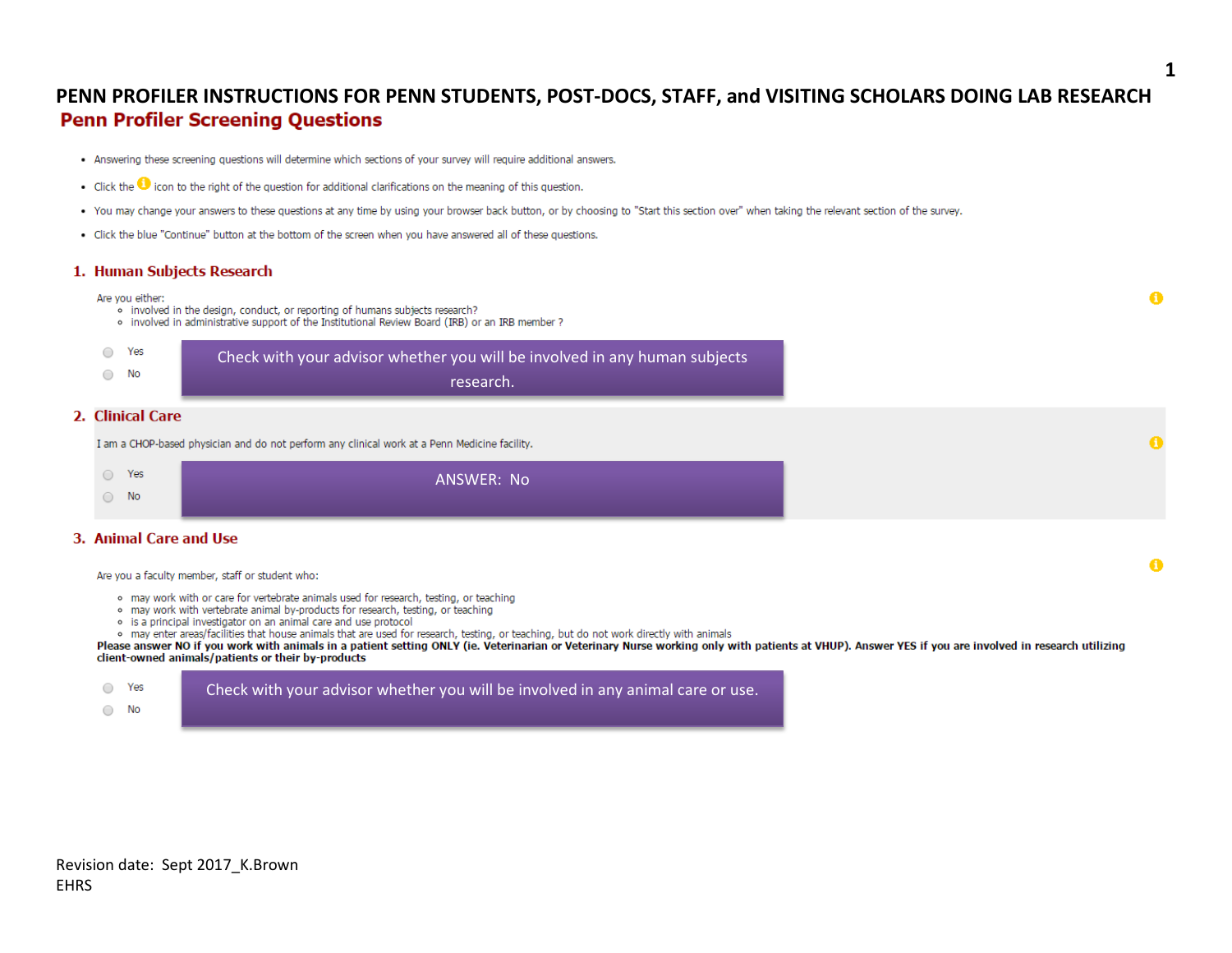#### 4. EHRS Packaging and Shipping

Do you participate in the packaging and/or the documentation of hazardous materials or dangerous goods for shipment to a site outside the University? This includes completing shipping documents, signing shipping documents, package selection, marking and labeling the package, and/or packing the material. Hazardous or dangerous goods includes dry ice, infectious waste, animal and human specimens, microbiological agents (bacteria, viruses, parasites, fungi), genetically modified organisms and biological materials that are considered infectious. DNA alone would not be considered an infectious material.



#### 5. Radiation Safety

Do you work with or supervise the use of radioactive material, irradiators, x-ray equipment, or electron microscopes?

| ○ Yes         | Check with your advisor whether you will be involved in any use of radioactive materials, irradiators, x-ray equipment or electron |
|---------------|------------------------------------------------------------------------------------------------------------------------------------|
| $\bigcirc$ No | microscopes. Answer accordingly.                                                                                                   |

#### 6. EHRS Workplace Safety

Many individuals at Penn have exposure to chemical, biological or physical hazards. Please review the following work locations and activities to determine if ANY apply to you:

- 1. You work in or sometimes enter research laboratories or animal vivariums.
- 2. You work in a hospital or clinic (medical, dental or veterinary).
- 3. You work in an art studio, museum or as part of a theater crew.
- 4. You work for facilities management (either for FRES or for a School).
- 5. You work as a housekeeper.
- 6. You work on a farm or an arboretum.
- 7. You work for dining services.
- 8. You work in a wood shop or machine shop.
- 9. You work for a day care center.
- 10. You work in a gym or as an athletic trainer or coach.
- 11. You work for Public Safety as an emergency responder.
- 12. You handle materials such as disinfectants, art supplies, laboratory chemicals, pharmaceuticals, cleaning agents, interior paints, industrial adhesives or pesticides.
- 13. You handle research or clinical samples such as human or animal tissue, blood or body fluids or recombinant DNA.
- 14. You use tools, ladders, scaffolds, or machinery.
- 15. You lift or handle heavy materials, heavy equipment or heavy machinery.

Answer YES if any of these items apply to you

Answer NO if none of these items apply to you



ومستوار والمستور والمراوي والمناور

Revision date: Sept 2017 K.Brown **FHRS**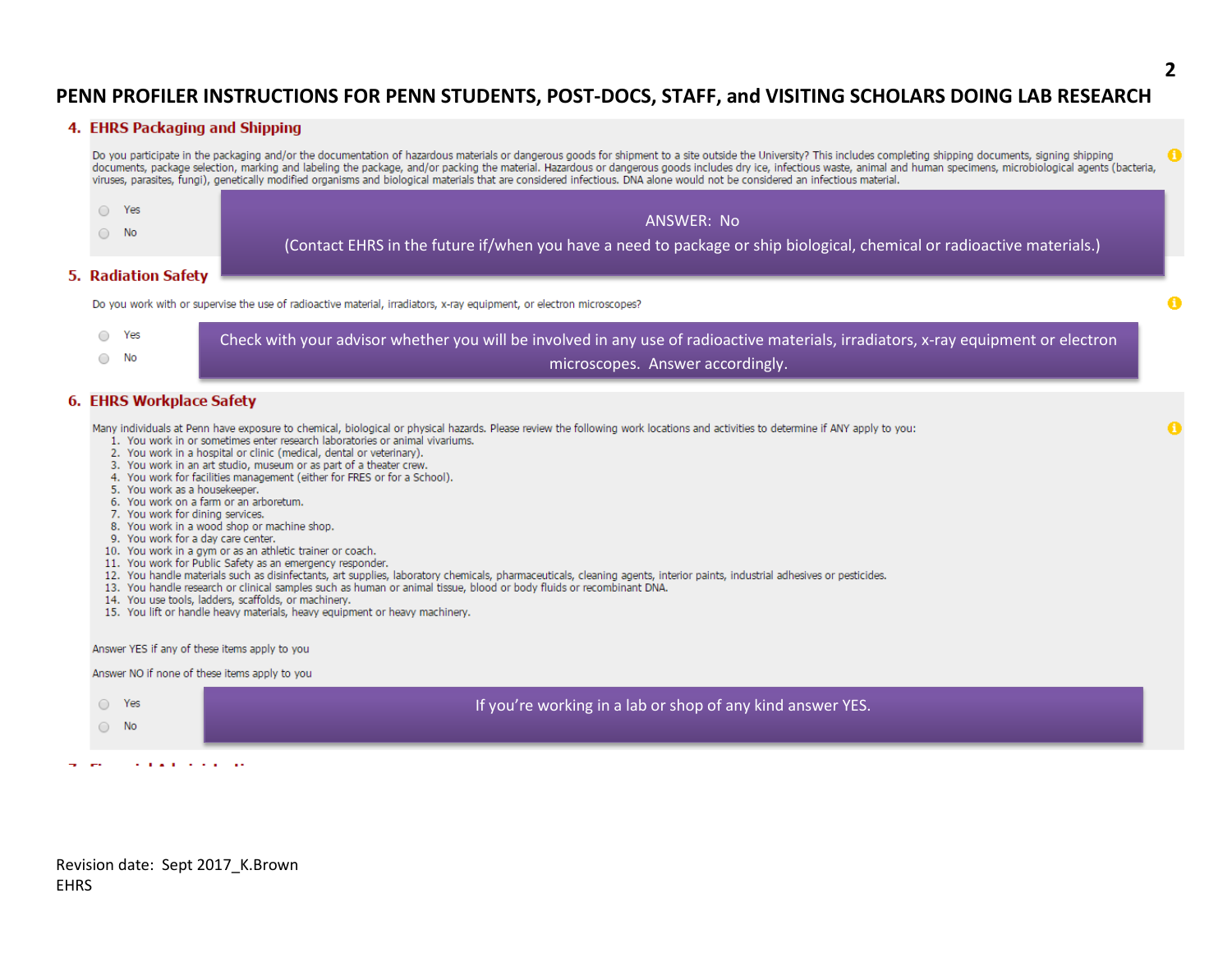### **3**

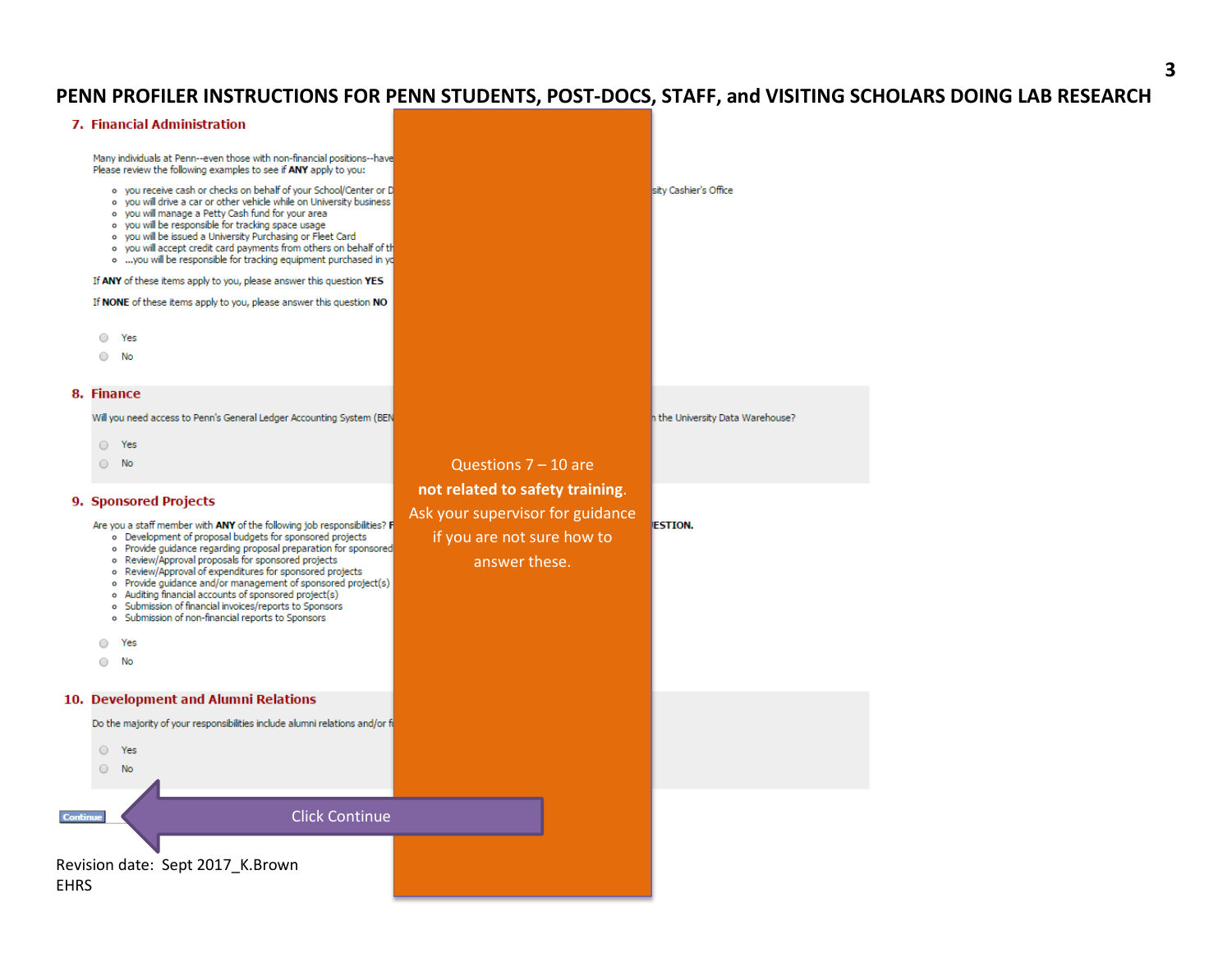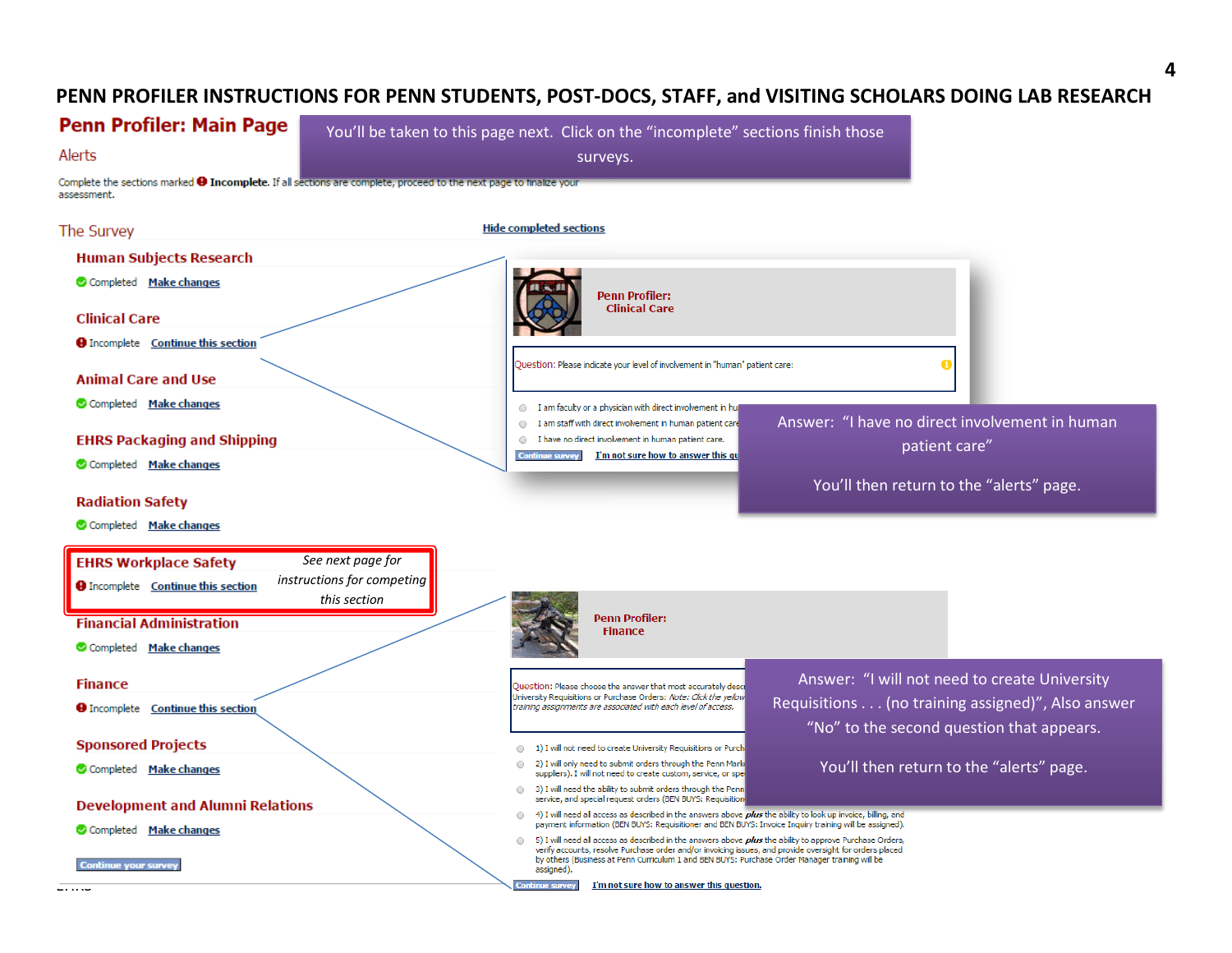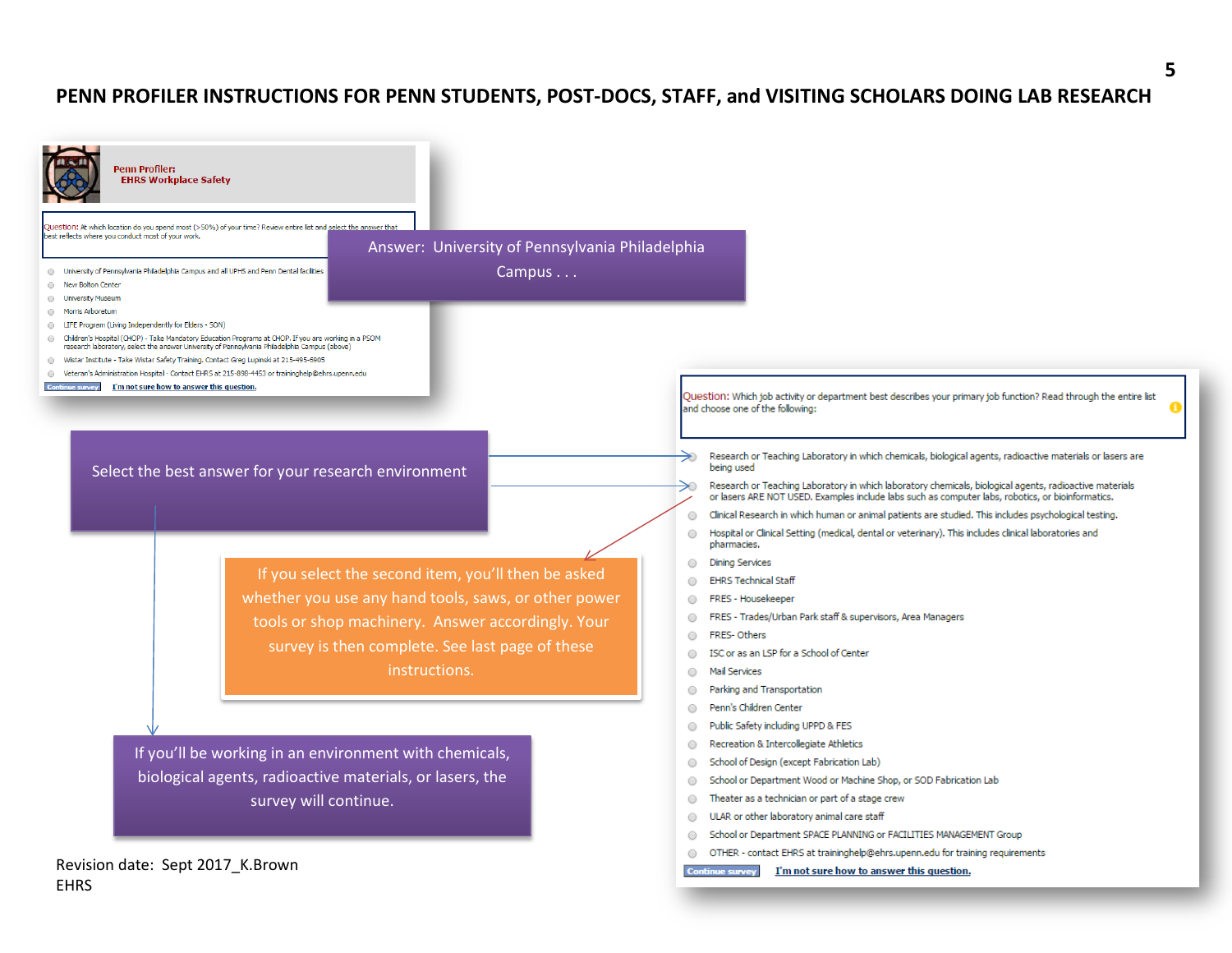| Question: In which area do you primarily work? Please review all options and select the one best answer.                                                                                                                                                                                                                                                                                                                                                                |                                                                                                                                                                             |
|-------------------------------------------------------------------------------------------------------------------------------------------------------------------------------------------------------------------------------------------------------------------------------------------------------------------------------------------------------------------------------------------------------------------------------------------------------------------------|-----------------------------------------------------------------------------------------------------------------------------------------------------------------------------|
| Biological or Biomedical Research - this includes PSOM, SDM, SVM (Philadelphia campus), SON, SAS<br>$\bigcirc$<br>(biology, psychology, anthropology), SEAS (bioengineering only)<br>SVM New Bolton Center<br>Chemistry Department<br>Physical Sciences - includes SEAS (except Bioengineering), Material Sciences, SAS Physics & Earth &<br>$\bigcirc$<br><b>Environmental Science</b><br>Other<br>I'm not sure how to answer this question.<br><b>Continue survey</b> | Select an answer based on which department your lab is<br>most closely associated with. If you are unsure, ask<br>your advisor.                                             |
| Question: Do you work with Class 3B or Class 4 lasers?                                                                                                                                                                                                                                                                                                                                                                                                                  |                                                                                                                                                                             |
| Question: Do you sometimes conduct work inside a biological safety cabinet?                                                                                                                                                                                                                                                                                                                                                                                             |                                                                                                                                                                             |
| Question: Do you use, introduce or manipulate recombinant or synthetic DNA or RNA; or do you use or modify<br>genes, plasmids, viral vectors, or non-specific targeting molecules for delivery of recombinant or synthetic nucleic acid<br>into cells or living organisms, for example, to make transgenic animals?                                                                                                                                                     | It is very important that you answer these questions<br>correctly. Your faculty advisor or the Lab Safety                                                                   |
| Question: Do you work with or anticipate exposure to human source materials such as human cells, tissues, blood,<br>body fluids, or other bloodborne pathogens as part of your work?                                                                                                                                                                                                                                                                                    | Coordinator in the lab where you will be working can<br>assist you best. Please do not finalize your Penn Profiler<br>survey until you are sure these answers are accurate. |
| Question: Do you sometimes need to wear a respirator when working in a research laboratory?                                                                                                                                                                                                                                                                                                                                                                             |                                                                                                                                                                             |
| Question: Are you exposed to a very noisy environment? Very noisy means you must shout to be heard when at<br>arm's length away from another person.                                                                                                                                                                                                                                                                                                                    |                                                                                                                                                                             |
| Question: Do you apply pesticides in a lab, greenhouse, growth chamber, garden or other environment?                                                                                                                                                                                                                                                                                                                                                                    | A                                                                                                                                                                           |